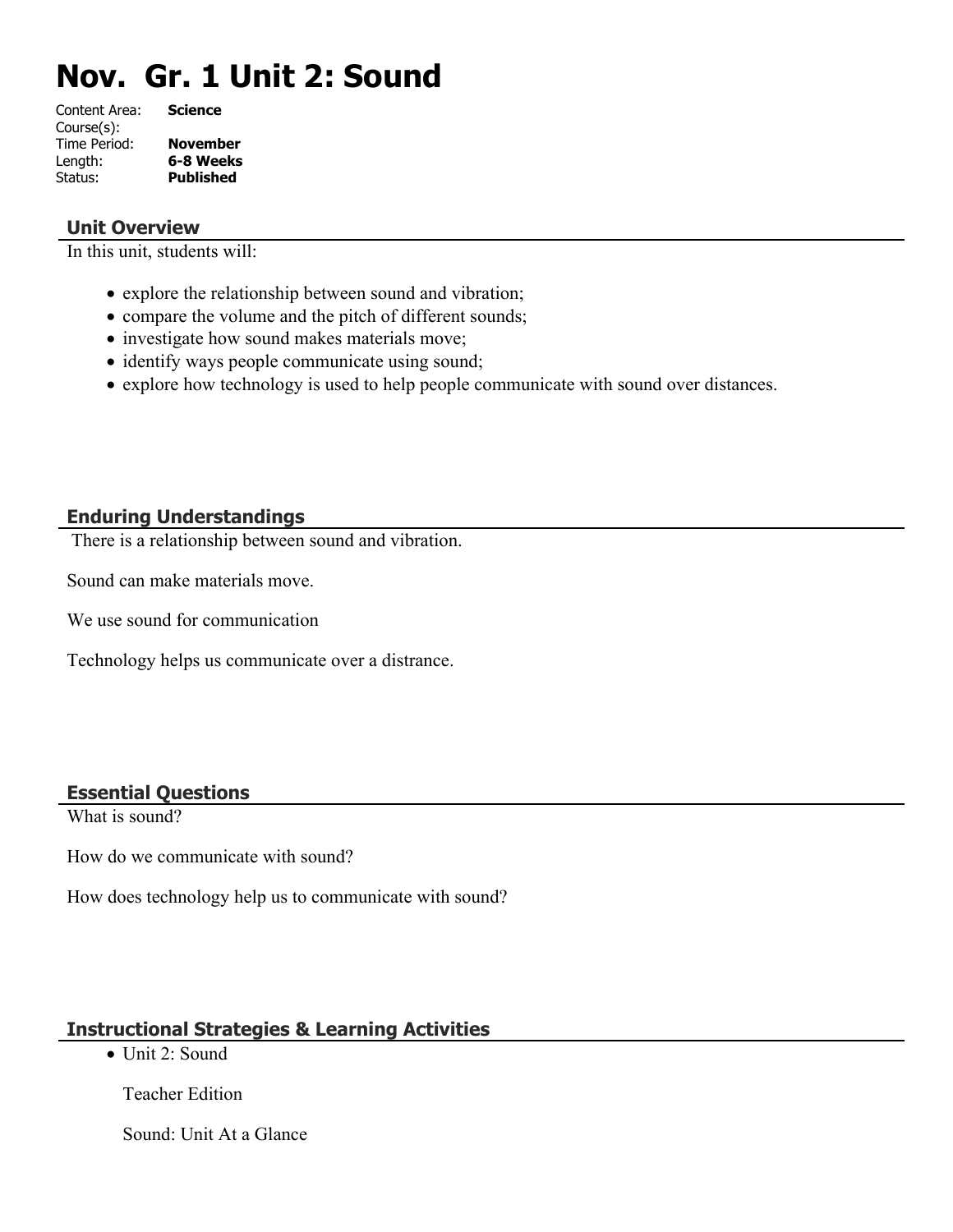Unit at a Glance for "Sound" includes the unit table of contents, unit vocabulary words, and the vocabulary game, Make a Match. In this unit, children will:

o explore the relationship between sound and vibration;

o compare the volume and the pitch of different sounds;

o investigate how sound makes materials move;

o identify ways people communicate using sound;

o explore how technology is used to help people communicate with sound over distances. Launch

 $\bullet$ 

Unit 2: Sound

Teacher Edition

Sound: 3D Unit Planning

Planning resources are available for each lesson and hands-on activity in the unit "Sound." Launch

 $\bullet$ 

Unit 2: Sound

Teacher Edition

Sound: Connecting with NGSS

These opportunities for informal science learning provide local context and extend and enhance concepts from the unit "Sound." Launch

 $\bullet$ 

Unit 2: Sound

Assessment Guide

Sound: Unit Pretest (Editable)

The Unit Pretest for "Sound" focuses on prerequisite knowledge. The test is composed primarily of DOK 1 items that evaluate student preparedness for the upcoming content. Launch

 $\bullet$ 

Unit 2: Sound

Home Letter

Sound: Home Letter

This is the home letter for the unit "Sound." Launch

 $\bullet$ 

Unit 2: Sound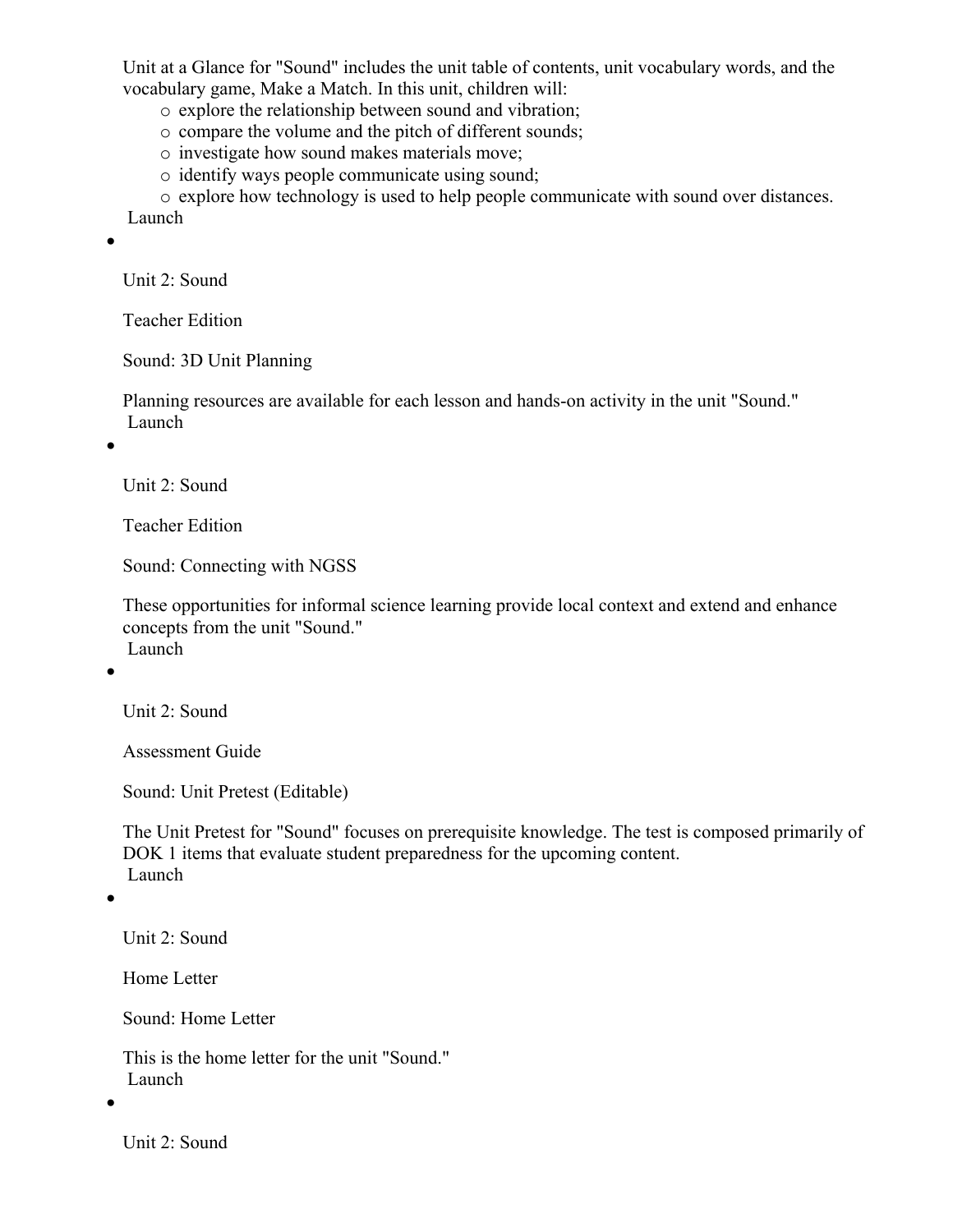Teacher eBook

Sound: Unit Opener

The Unit Opener introduces the unit "Sound" and the unit project, Explore Sound. Launch

 $\bullet$ 

Unit 2: Sound

Online Assessment

Sound: Unit Pretest

The interactive Unit Pretest for "Sound" focuses on prerequisite knowledge. The test is composed primarily of DOK 1 items that evaluate student preparedness for the upcoming content. Launch

 $\bullet$ 

Unit 2: Sound

Assessment Guide

Sound: Unit Test (Editable)

The Unit Test for "Sound" assesses students' ability to apply knowledge to solve problems and explain phenomena in relation to the Performance Expectations associated with the unit. In this unit, children:

- o explore the relationship between sound and vibration;
- o compare the volume and the pitch of different sounds;
- o investigate how sound makes materials move;
- o identify ways people communicate using sound;
- o explore how technology is used to help people communicate with sound over distances.
- Launch

 $\bullet$ 

Unit 2: Sound

Student Edition

Sound: Unit At a Glance

Unit at a Glance for "Sound" includes the unit table of contents, unit vocabulary words, and the vocabulary game, Make a Match. In this unit, children will:

- o explore the relationship between sound and vibration;
- o compare the volume and the pitch of different sounds;
- o investigate how sound makes materials move;
- o identify ways people communicate using sound;
- o explore how technology is used to help people communicate with sound over distances.

Launch

 $\bullet$ 

Unit 2: Sound

Teacher Edition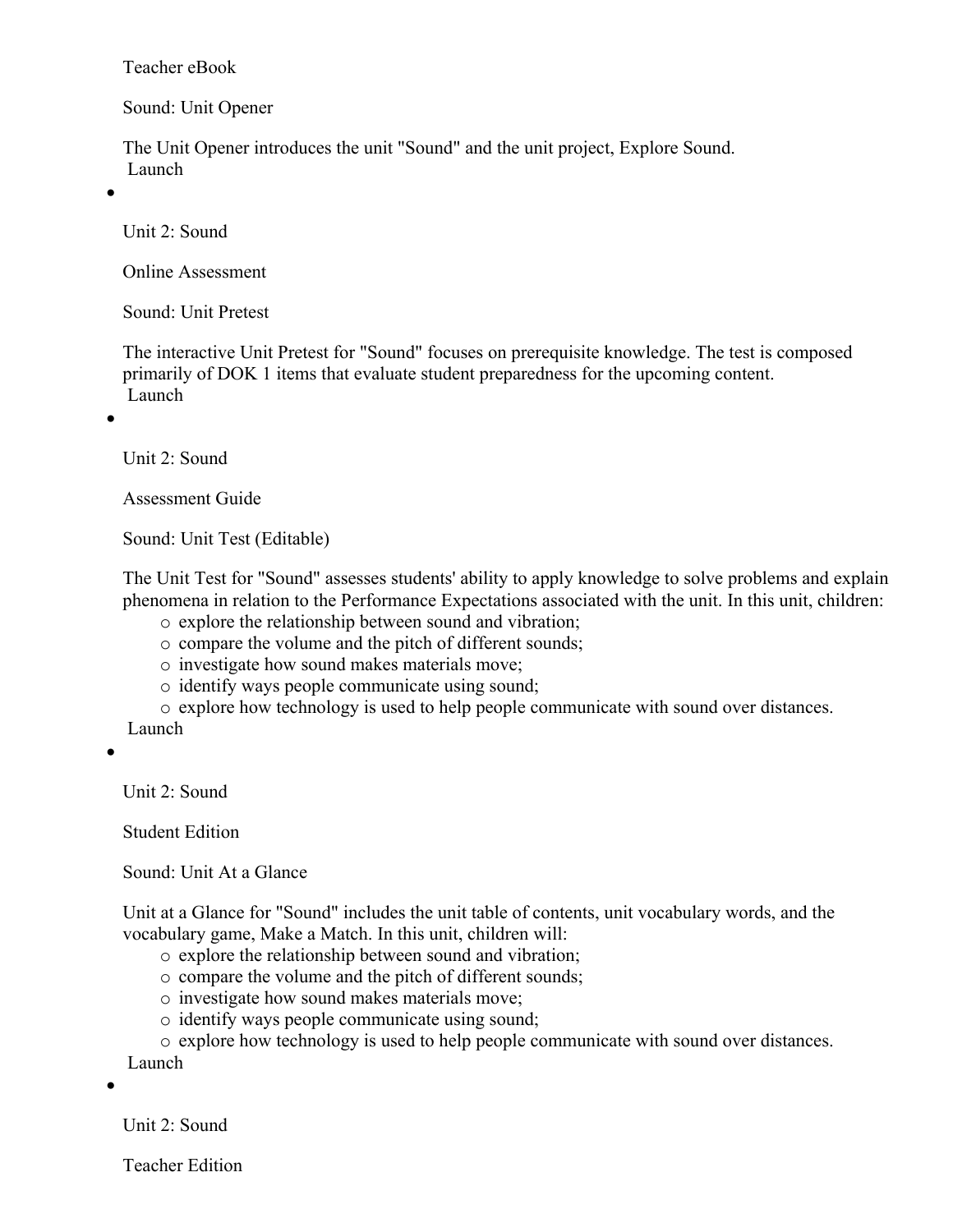Sound: Unit Opener

The Unit Opener introduces the unit "Sound" and the unit project, Explore Sound. Launch

 $\bullet$ 

Unit 2: Sound

Teacher Edition

Sound: Integrating the NGSS\* Three Dimensions of Learning

This section details the Performance Expectations covered in the unit "Sound." Launch

 $\bullet$ 

Unit 2: Sound

Student eBook

Sound: Unit Opener

The Unit Opener for "Sound" introduces the unit project, Explore Sound. During this unit project, children will:

- o Explore the relationship between sound and vibration by planning and conducting an investigation.
- o Collect data to use as evidence to answer a question.
- o Explain a problem and construct a solution based on a claim.
- Launch

 $\bullet$ 

Unit 2: Sound

Teacher Edition

Sound: Differentiate Instruction

This page provides differentiated support for this unit's Science & Engineering Leveled Readers, "What Are Forces and Energy?" and "Soccer Moves!" Launch

 $\bullet$ 

Unit 2: Sound

Teacher Edition

Sound: Unit Project: Explore Sound

During the unit project "Explore Sound," children will:

- o Explore the relationship between sound and vibration by planning and conducting an investigation.
- o Collect data to use as evidence to answer a question.
- o Explain a problem and construct a solution based on a claim.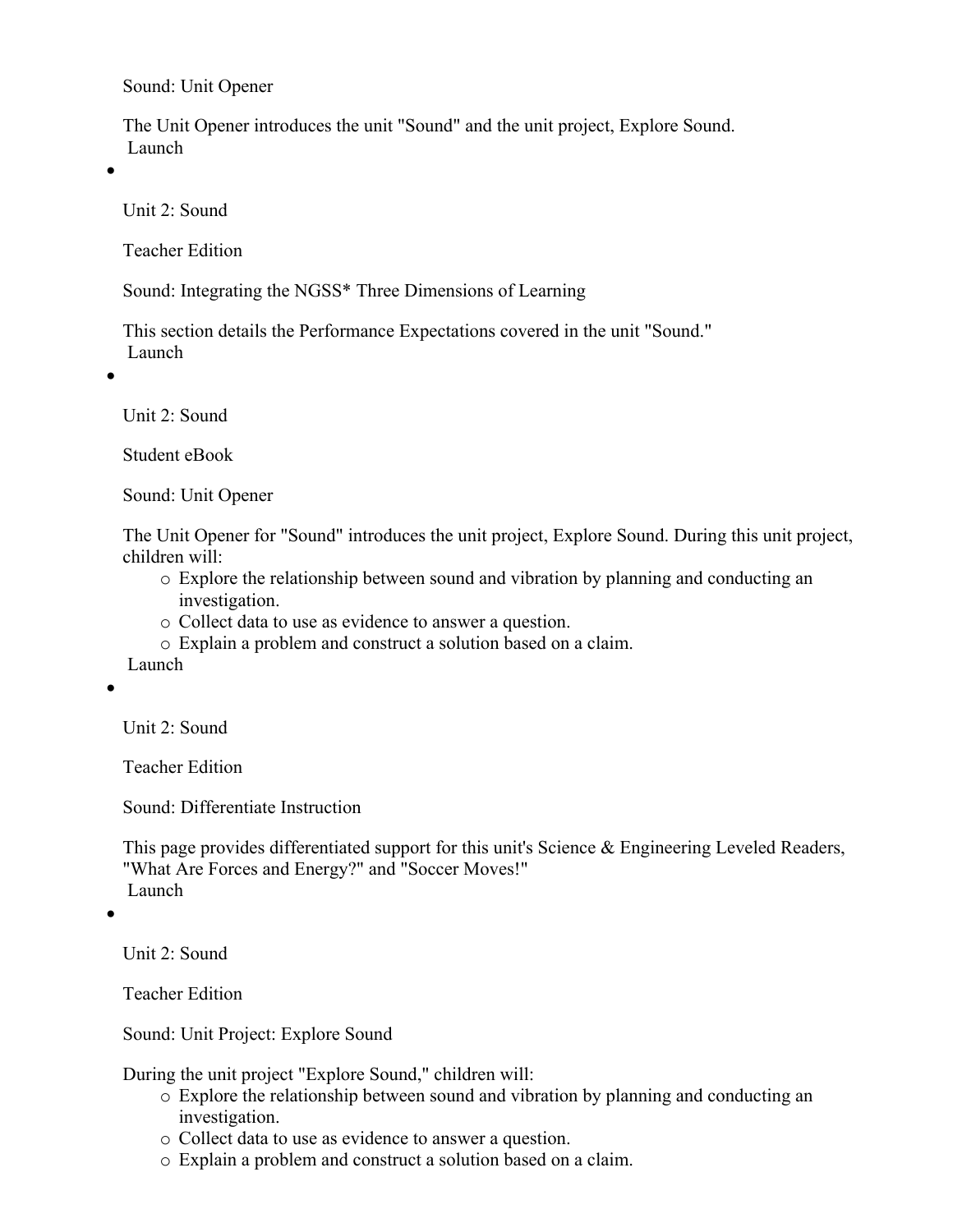Launch

 $\bullet$ 

Unit 2: Sound

Assessment Guide

Sound: Unit Pretest

The Unit Pretest for "Sound" focuses on prerequisite knowledge. The test is composed primarily of DOK 1 items that evaluate student preparedness for the upcoming content. Launch

o Unit 2: Sound

Teacher eBook

Sound: Unit Project: Explore Sound

During the unit project "Explore Sound," children will:

- Explore the relationship between sound and vibration by planning and conducting an investigation.
- Collect data to use as evidence to answer a question.
- Explain a problem and construct a solution based on a claim.

Launch

o

Unit 2: Sound

Online Assessment

Sound: Unit Test

The interactive Unit Test for "Sound" assesses students' ability to apply knowledge to solve problems and explain phenomena in relation to the Performance Expectations associated with the unit. In this unit, children:

- explore the relationship between sound and vibration;
- **compare the volume and the pitch of different sounds;**
- **n** investigate how sound makes materials move;
- identify ways people communicate using sound;

 explore how technology is used to help people communicate with sound over distances. Launch

o

Unit 2: Sound

Assessment Guide

Sound: Unit Test

The Unit Test for "Sound" assesses students' ability to apply knowledge to solve problems and explain phenomena in relation to the Performance Expectations associated with the unit. In this unit, children: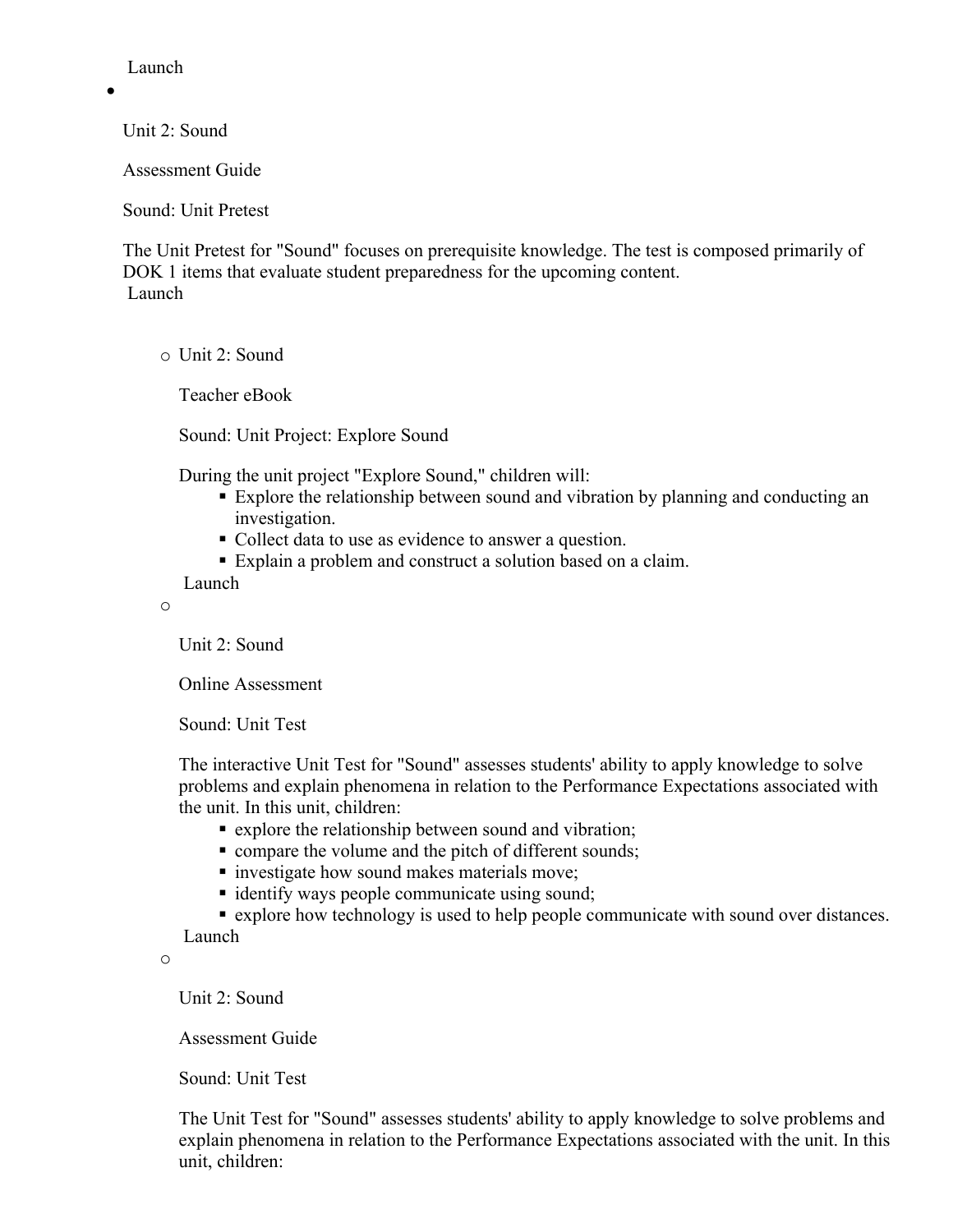- **Explore the relationship between sound and vibration;**
- **compare the volume and the pitch of different sounds;**
- **i** investigate how sound makes materials move;
- identify ways people communicate using sound;
- explore how technology is used to help people communicate with sound over distances.

Launch

o

Unit 2: Sound

Student Edition

Sound: Unit Opener

The Unit Opener for "Sound" introduces the unit project, Explore Sound. During this unit project, children will:

- Explore the relationship between sound and vibration by planning and conducting an investigation.
- Collect data to use as evidence to answer a question.
- Explain a problem and construct a solution based on a claim.

Launch

o

Unit 2: Sound

Student Edition

Sound: Unit Performance Task: Communicate with Sound

During the Performance Task "Communicate with Sound," children will plan materials to test sound signals in order to communicate a message. Launch

o

Unit 2: Sound

Unit Performance Task Worksheet

Sound: Unit Performance Task: Communicate with Sound (Editable)

This is the editable Unit Performance Task worksheet for "Communicate with Sound." During this task, children will plan materials to test sound signals in order to communicate a message. Launch

o

Unit 2: Sound

You Solve It

Getting the Band Together

In Getting the Band Together, students are challenged to construct their own instruments for a talent show performance. They use the supplied materials to assemble the instruments, test the instruments to ensure they work, and then collect information about how the instruments make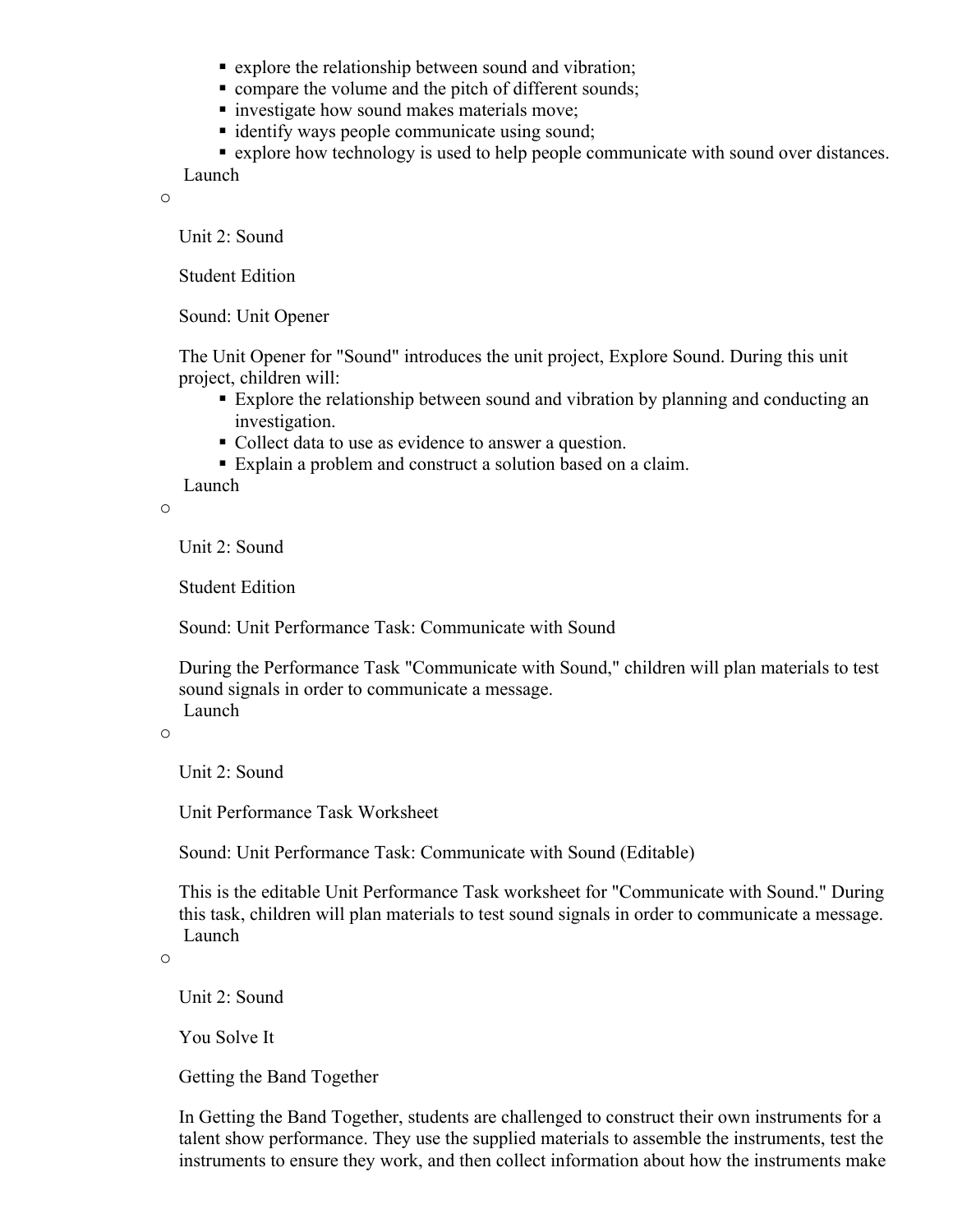music. Launch

#### o

Unit 2: Sound

Student eBook

Sound: Unit Review

The Unit Review assesses student understanding of key ideas and concepts from the unit "Sound."

Launch

o

Unit 2: Sound

Leveled Readers - Green

Enrichment: Soccer Moves!

The leveled reader "Soccer Moves!" is designed for above-level readers and can be used to extend key concepts from the unit "Sound." Launch

o

Unit 2: Sound

Teacher Edition

Sound: Unit Review

The Unit Review assesses student understanding of key ideas and concepts from the unit "Sound." Launch

o

Unit 2: Sound

Unit Project Worksheet

Sound: Unit Project: Explore Sound

This is the Unit Project worksheet for "Explore Sound." During this project, children will:

- Explore the relationship between sound and vibration by planning and conducting an investigation.
- Collect data to use as evidence to answer a question.
- Explain a problem and construct a solution based on a claim.

Launch

o

Unit 2: Sound

Teacher eBook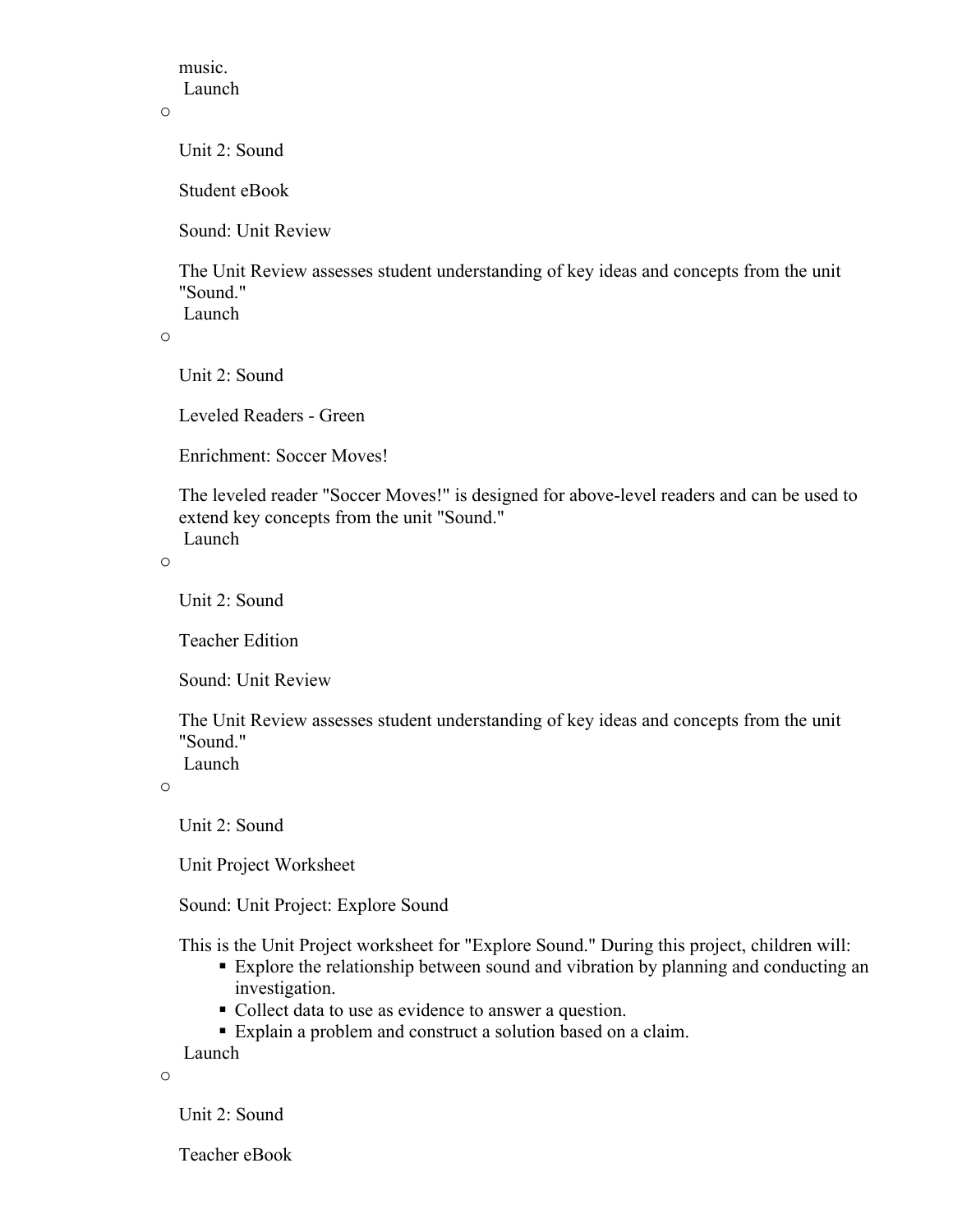Sound: Unit Performance Task: Communicate with Sound

During the Performance Task "Communicate with Sound," children will plan materials to test sound signals in order to communicate a message. Launch

o

Unit 2: Sound

Leveled Readers Teacher's Guide

Topic 4: Forces and Energy

The Leveled Readers Teachers Guide provides teaching strategies and support (as well as reproducible English and Spanish worksheets) for the Unit 2 readers "What Are Forces and Energy?" and "Soccer Moves!" On-Level and Extra-Support worksheets focus on vocabulary development, while Enrichment worksheets reinforce and enrich content. Launch

o

Unit 2: Sound

Student Edition

Sound: Unit Review

The Unit Review assesses student understanding of key ideas and concepts from the unit "Sound." Launch

o

Unit 2: Sound

н

Unit Performance Task Worksheet

Sound: Unit Performance Task: Communicate with Sound

This is the Unit Performance Task worksheet for "Communicate with Sound." During this task, children will plan materials to test sound signals in order to communicate a message. Launch

Unit 2: Sound

Leveled Readers - Red

Extra-Support: What Are Forces and Energy?

The leveled reader "What Are Forces and Energy?" is designed for below-level readers and can be used to reinforce key concepts from the unit "Sound." Launch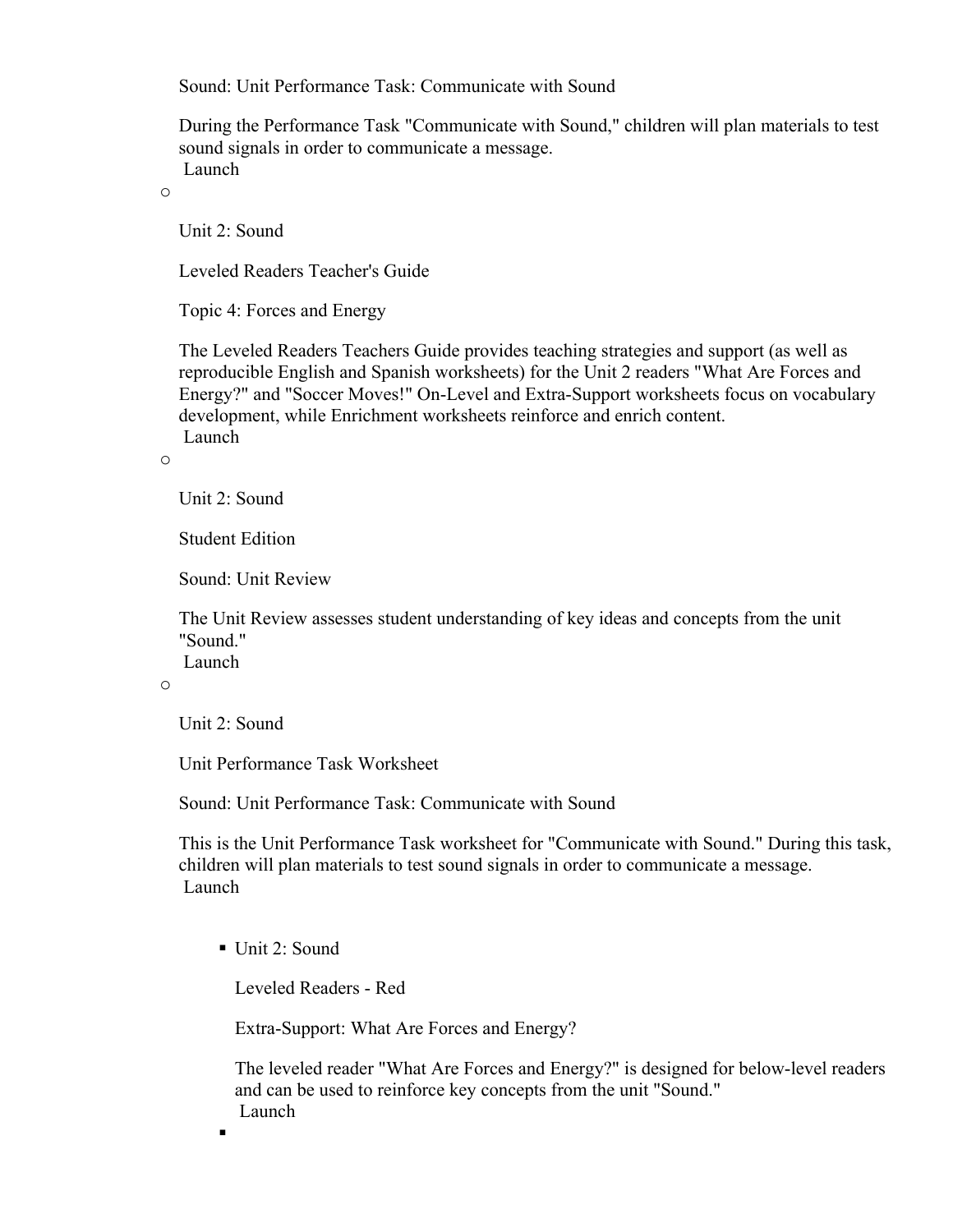Unit 2: Sound

Leveled Readers - Blue

On-Level: What Are Forces and Energy?

The leveled reader "What Are Forces and Energy?" is designed for on-level readers and can be used to enrich key concepts from the unit "Sound." Launch

Unit 2: Sound

Student eBook

Sound: Unit Performance Task: Communicate with Sound

During the Performance Task "Communicate with Sound," children will plan materials to test sound signals in order to communicate a message. Launch

 $\blacksquare$ 

 $\blacksquare$ 

٠

Unit 2: Sound

Teacher Edition

Sound: Unit Performance Task: Communicate with Sound

During the Performance Task "Communicate with Sound," children will plan materials to test sound signals in order to communicate a message. Launch

Unit 2: Sound

Unit Project Worksheet

Sound: Unit Project: Explore Sound (Editable)

This is the editable Unit Project worksheet for "Explore Sound." During this project, children will:

- Explore the relationship between sound and vibration by planning and conducting an investigation.
- Collect data to use as evidence to answer a question.

Explain a problem and construct a solution based on a claim.

Launch

٠

Unit 2: Sound

You Solve It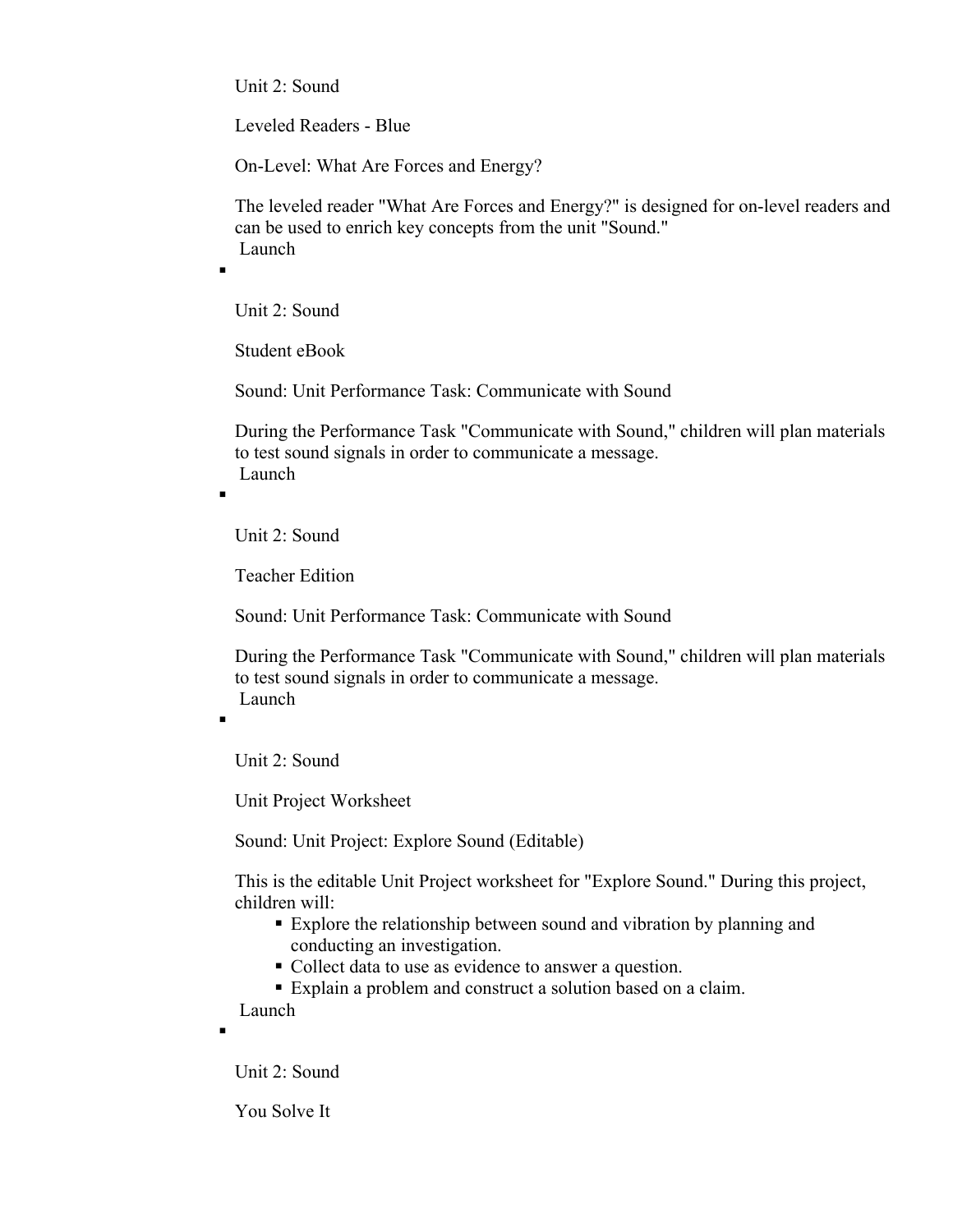Getting the Band Together (Teacher)

Teacher support materials are available for "Getting the Band Together." During this activity, students are challenged to construct their own instruments for a talent show performance. They use the supplied materials to assemble the instruments, test the instruments to ensure they work, and then collect information about how the instruments make music. Launch

п

Unit 2: Sound

Teacher eBook

Sound: Unit Review

The Unit Review assesses student understanding of key ideas and concepts from the unit "Sound." Launch

#### **Integration of Career , Life Literacies and Key Skills**

Students will establish and follow rules, routines, and responsibilities throughout the year.

| CRP.K-12.CRP2        | Apply appropriate academic and technical skills.                                                                       |
|----------------------|------------------------------------------------------------------------------------------------------------------------|
| <b>CRP.K-12.CRP5</b> | Consider the environmental, social and economic impacts of decisions.                                                  |
| CRP.K-12.CRP4        | Communicate clearly and effectively and with reason.                                                                   |
|                      | Critical thinkers must first identify a problem then develop a plan to address it to<br>effectively solve the problem. |
| <b>CRP.K-12.CRP9</b> | Model integrity, ethical leadership and effective management.                                                          |
| TECH.9.4.2.Cl.1      | Demonstrate openness to new ideas and perspectives (e.g., 1.1.2.CR1a, 2.1.2.EH.1,<br>6.1.2. Civics CM. 2).             |
| TECH.9.4.2.CT.2      | Identify possible approaches and resources to execute a plan (e.g., 1.2.2.CR1b, 8.2.2.ED.3).                           |
| CRP.K-12.CRP8        | Utilize critical thinking to make sense of problems and persevere in solving them.                                     |
| TECH.9.4.2.CI.2      | Demonstrate originality and inventiveness in work (e.g., 1.3A.2CR1a).                                                  |
| WRK.9.2.2.CAP.1      | Make a list of different types of jobs and describe the skills associated with each job.                               |
| TECH.9.4.2.CT.3      | Use a variety of types of thinking to solve problems (e.g., inductive, deductive).                                     |
|                      | Different types of jobs require different knowledge and skills.                                                        |
| CRP.K-12.CRP1        | Act as a responsible and contributing citizen and employee.                                                            |
| <b>CRP.K-12.CRP6</b> | Demonstrate creativity and innovation.                                                                                 |
| CRP.K-12.CRP12       | Work productively in teams while using cultural global competence.                                                     |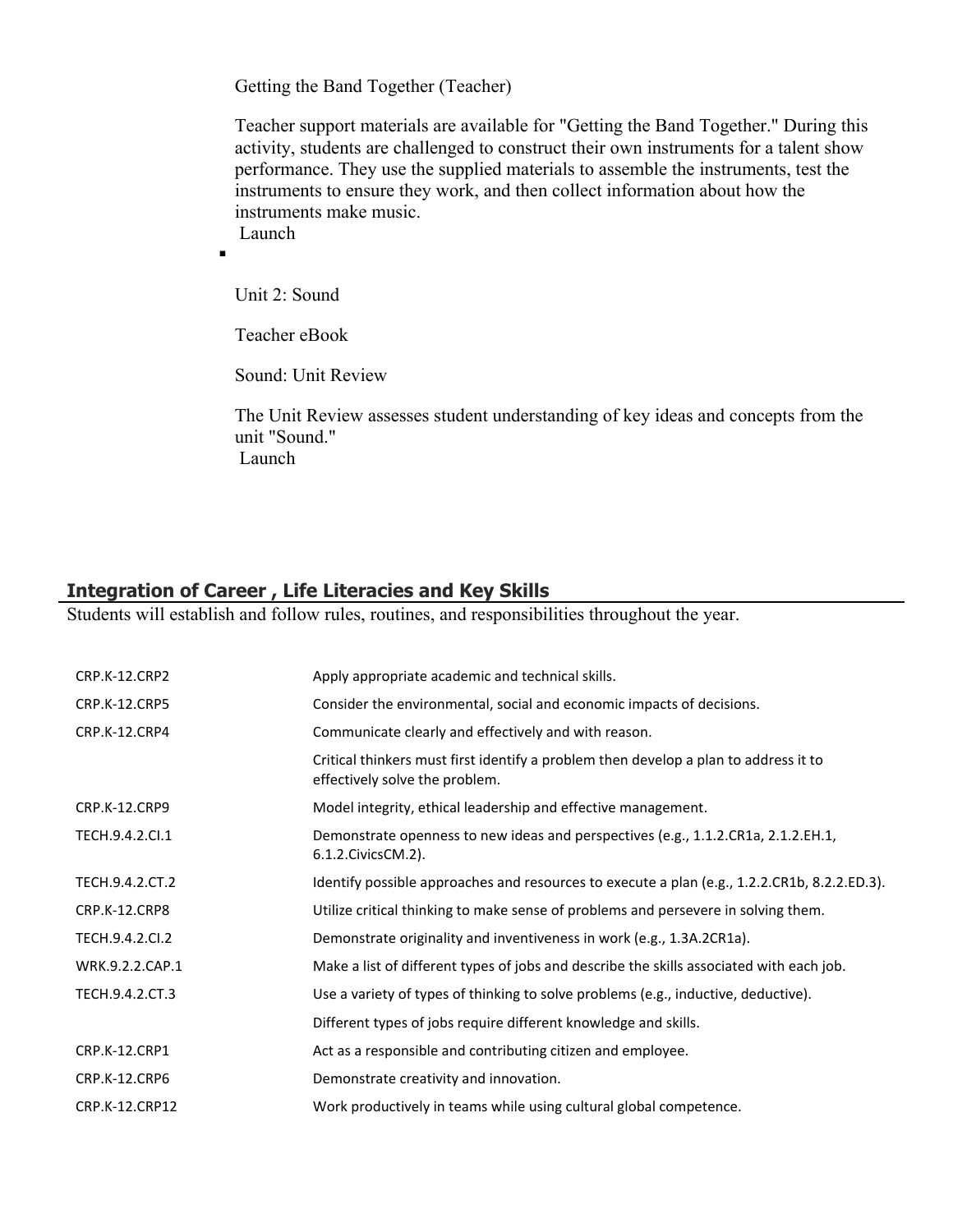# **Technology and Design Integration**

Students will interact with the lessons using the Smartboard. Students will use the design process to create an instrument they can play.

| <b>TECH.8.2.2</b>   | Technology Education, Engineering, Design, and Computational Thinking - Programming:<br>All students will develop an understanding of the nature and impact of technology,<br>engineering, technological design, computational thinking and the designed world as they<br>relate to the individual, global society, and the environment. |
|---------------------|------------------------------------------------------------------------------------------------------------------------------------------------------------------------------------------------------------------------------------------------------------------------------------------------------------------------------------------|
| <b>TECH.8.2.2.A</b> | The Nature of Technology: Creativity and Innovation: Technology systems impact every<br>aspect of the world in which we live.                                                                                                                                                                                                            |
| <b>TECH.8.2.2.C</b> | Design: The design process is a systematic approach to solving problems.                                                                                                                                                                                                                                                                 |
| TECH.8.2.2.A.4      | Choose a product to make and plan the tools and materials needed.                                                                                                                                                                                                                                                                        |
| TECH.8.2.2.C.CS1    | The attributes of design.                                                                                                                                                                                                                                                                                                                |
| TECH.8.2.2.C.4      | Identify designed products and brainstorm how to improve one used in the classroom.                                                                                                                                                                                                                                                      |
| TECH.8.2.2.D.1      | Collaborate and apply a design process to solve a simple problem from everyday<br>experiences.                                                                                                                                                                                                                                           |
| TECH.8.2.2.C.CS2    | The application of engineering design.                                                                                                                                                                                                                                                                                                   |
| TECH.8.2.2.C.1      | Brainstorm ideas on how to solve a problem or build a product.                                                                                                                                                                                                                                                                           |
| TECH.8.2.2.A.3      | Identify a system and the components that work together to accomplish its purpose.                                                                                                                                                                                                                                                       |
| TECH.8.2.2.C.3      | Explain why we need to make new products.                                                                                                                                                                                                                                                                                                |
| TECH.8.2.2.C.2      | Create a drawing of a product or device that communicates its function to peers and<br>discuss.                                                                                                                                                                                                                                          |
| TECH.8.2.2.D.CS1    | Apply the design process.                                                                                                                                                                                                                                                                                                                |

# **Interdisciplinary Connections**

Students go to the STEM lab bi-monthly to create hands-on projects that align with the unit.

Students will listen to and read non-fiction texts about sound.

| LA.RI.1.1  | Ask and answer questions about key details in a text.                                                                                                         |
|------------|---------------------------------------------------------------------------------------------------------------------------------------------------------------|
| LA.RI.1.2  | Identify the main topic and retell key details of a text.                                                                                                     |
| LA.RI.1.3  | Describe the connection between two individuals, events, ideas, or pieces of information<br>in a text.                                                        |
| LA.RI.1.4  | Ask and answer questions to help determine or clarify the meaning of words and phrases<br>in a text.                                                          |
| LA.RI.1.5  | Know and use various text features (e.g., headings, tables of contents, glossaries,<br>electronic menus, icons) to locate key facts or information in a text. |
| LA.RI.1.6  | Distinguish between information provided by pictures or other illustrations and<br>information provided by the words in a text.                               |
| LA.RI.1.8  | Identify the reasons an author gives to support points in a text and explain the application<br>of this information with prompting as needed.                 |
| LA.RI.1.9  | Identify basic similarities in and differences between two texts on the same topic (e.g., in<br>illustrations, descriptions, or procedures).                  |
| LA.RI.1.10 | With prompting and support, read informational texts at grade level text complexity or                                                                        |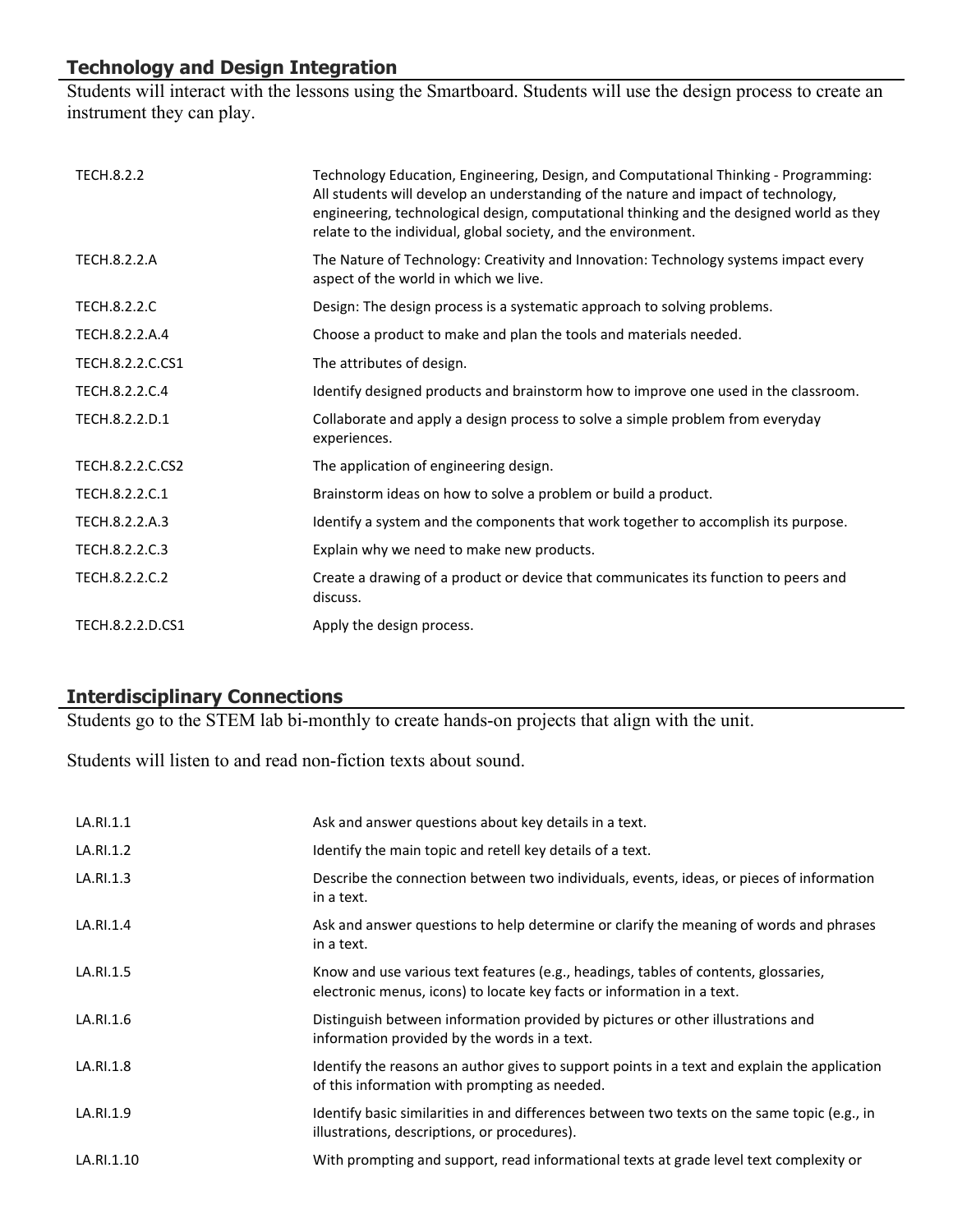#### **Differentiation**

- Understand that gifted students, just like all students, come to school to learn and be challenged.
- Pre-assess your students. Find out their areas of strength as well as those areas you may need to address before students move on.
- Consider grouping gifted students together for at least part of the school day.
- Plan for differentiation. Consider pre-assessments, extension activities, and compacting the curriculum.
- Use phrases like "You've shown you don't need more practice" or "You need more practice" instead of words like "qualify" or "eligible" when referring to extension work.
- Encourage high-ability students to take on challenges. Because they're often used to getting good grades, gifted students may be risk averse.

#### **Definitions of Differentiation Components**:

- $\circ$  Content the specific information that is to be taught in the lesson/unit/course of instruction.
- o Process how the student will acquire the content information.
- o Product how the student will demonstrate understanding of the content.
- $\circ$  Learning Environment the environment where learning is taking place including physical location and/or student grouping

#### **Differentiation occurring in this unit:**

See suggestions in the teacher manual for differentiation for struggling and advanced learners.

# **Modifications & Accommodations**

Refer to QSAC EXCEL SMALL SPED ACCOMMOCATIONS spreadsheet in this discipline.

#### **Modifications and Accommodations used in this unit:**

IEP and 504 accommodations will be utilized.

# **Benchmark Assessments**

**Benchmark Assessments** are given periodically (e.g., at the end of every quarter or as frequently as once per month) throughout a school year to establish baseline achievement data and measure progress toward a standard or set of academic standards and goals.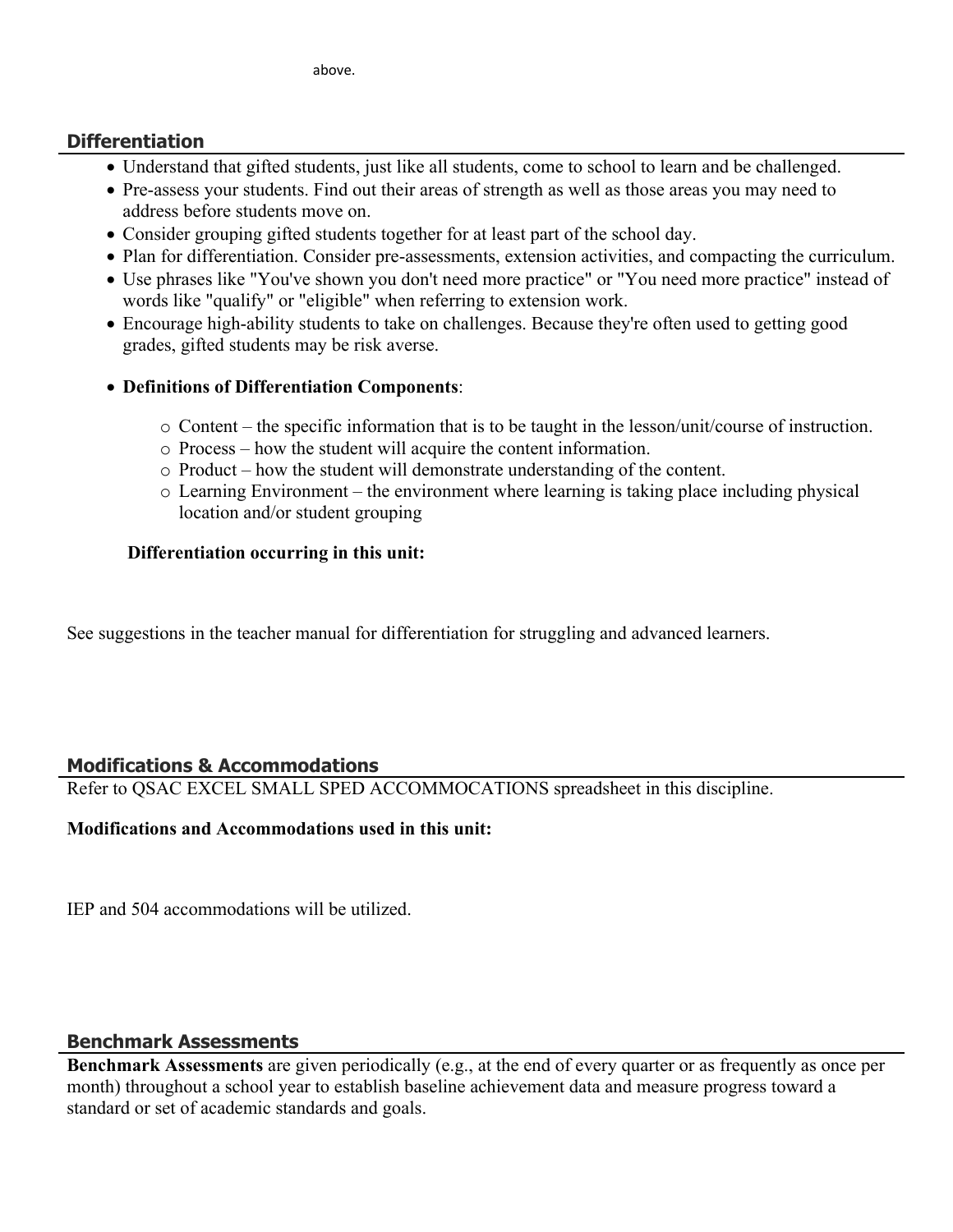#### **Schoolwide Benchmark assessments:**

Aimsweb benchmarks 3X a year

Linkit Benchmarks 3X a year

DRA

#### **Additional Benchmarks used in this unit:**

T

eacher will use the assessments located in the series to compare growth over time.

# **Formative Assessments**

Assessment allows both instructor and student to monitor progress towards achieving learning objectives, and can be approached in a variety of ways. **Formative assessment** refers to tools that identify misconceptions, struggles, and learning gaps along the way and assess how to close those gaps. It includes effective tools for helping to shape learning, and can even bolster students' abilities to take ownership of their learning when they understand that the goal is to improve learning, not apply final marks (Trumbull and Lash, 2013). It can include students assessing themselves, peers, or even the instructor, through writing, quizzes, conversation, and more. In short, formative assessment occurs throughout a class or course, and seeks to improve student achievement of learning objectives through approaches that can support specific student needs (Theal and Franklin, 2010, p. 151).

#### **Formative Assessments used in this unit:**

Self-Check and Unit Reviews

# **Summative Assessments**

**Summative assessments** evaluate student learning, knowledge, proficiency, or success at the conclusion of an instructional period, like a unit, course, or program. Summative assessments are almost always formally graded and often heavily weighted (though they do not need to be). Summative assessment can be used to great effect in conjunction and alignment with formative assessment, and instructors can consider a variety of ways to combine these approaches.

#### **Summative assessments for this unit:**